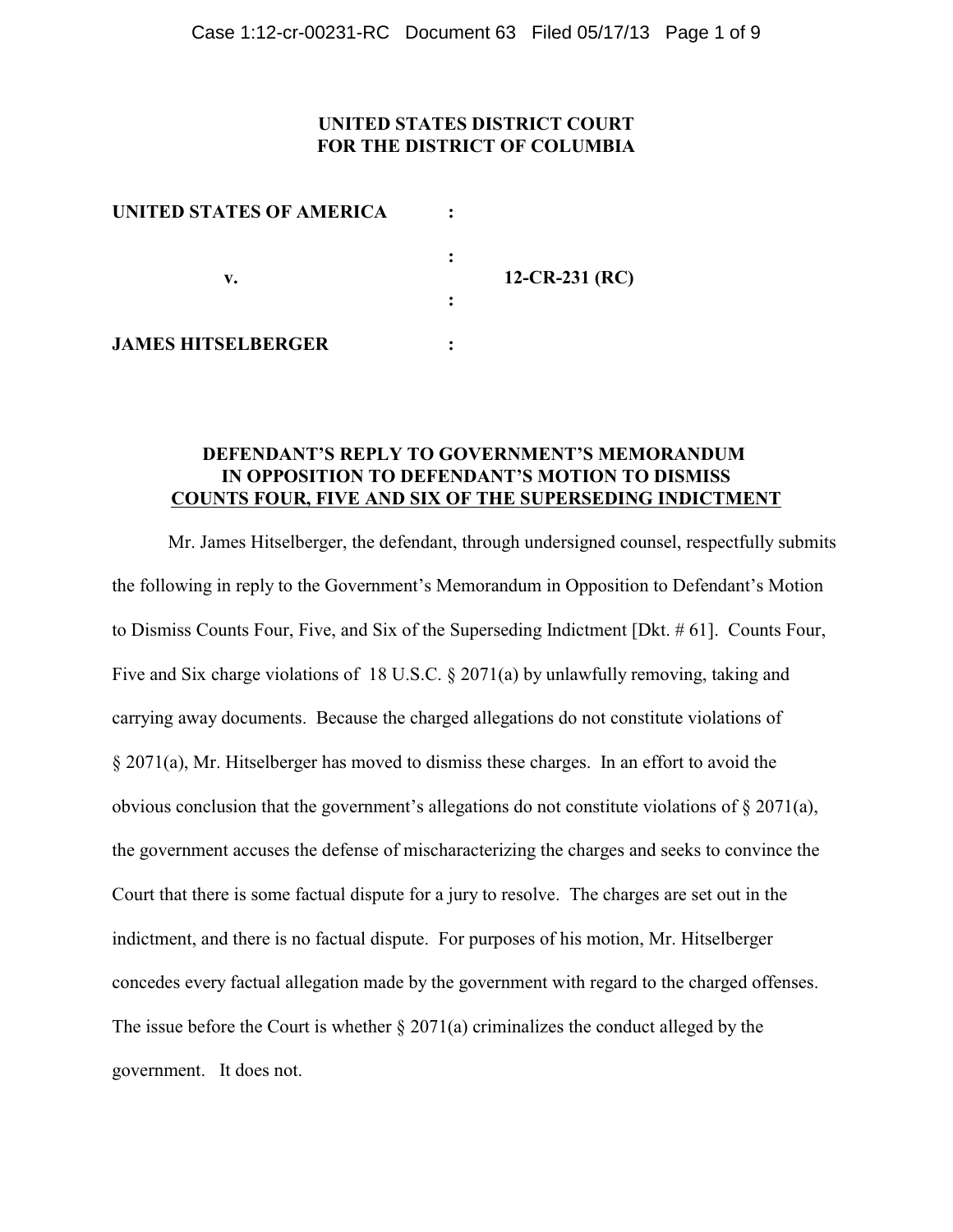# **I. WHEN, AS HERE, THERE IS NO FACTUAL DISPUTE, FEDERAL RULE OF CRIMINAL PROCEDURE 12AUTHORIZES THE RESOLUTION OF A MOTION TO DISMISS.**

The Superseding Indictment charges that Mr. Hitselberger "willfully and unlawfully removed, took, and carried away papers and documents . . . that were filed and deposited in a public office, that is, the office of the Joint Special Operations Task Force located at Naval support Activity - Bahrain."<sup>1</sup> The government alleges that the charged "papers and documents" were reports attached to emails sent to Mr. Hitselberger. According to the government, "the U.S. military creates these reports in electronic format on a secure, classified computer network and maintains them on the network. The principal means for persons who are authorized to see these reports to access them is through this network." Gov't Opp'n 2. The government alleges that Mr. Hitselberger printed the reports at issue and removed them from a restricted access area on the base. For purpose of this motion, Mr. Hitselberger concedes these allegations.

Despite this lack of a factual dispute, the government claims that the Court cannot resolve Mr. Hitselberger's motion pretrial because the government does not "concede" that there is no factual dispute. The Court should reject the government's effort to avoid Mr. Hitselberger's substantive claim. The United States Supreme Court has interpreted the language of Federal Rule of Criminal Procedure 12 to permit pretrial resolution of a motion to dismiss the indictment when "trial of the facts surrounding the commission of the alleged offense would be of no assistance in determining the validity of the defense." *United States v. Covington*, 395 U.S. 57,

<sup>&</sup>lt;sup>1</sup>To constitute a violation of  $\S 2071(a)$ , the document must be removed (or concealed, mutilated, obliterated or destroyed) *or* taken and carried away with the intent to remove (or conceal, mutilate, obliterate or destroy). Thus, the indictment must be read as charging the removal of the records or the taking and carrying away of the records with intent to remove.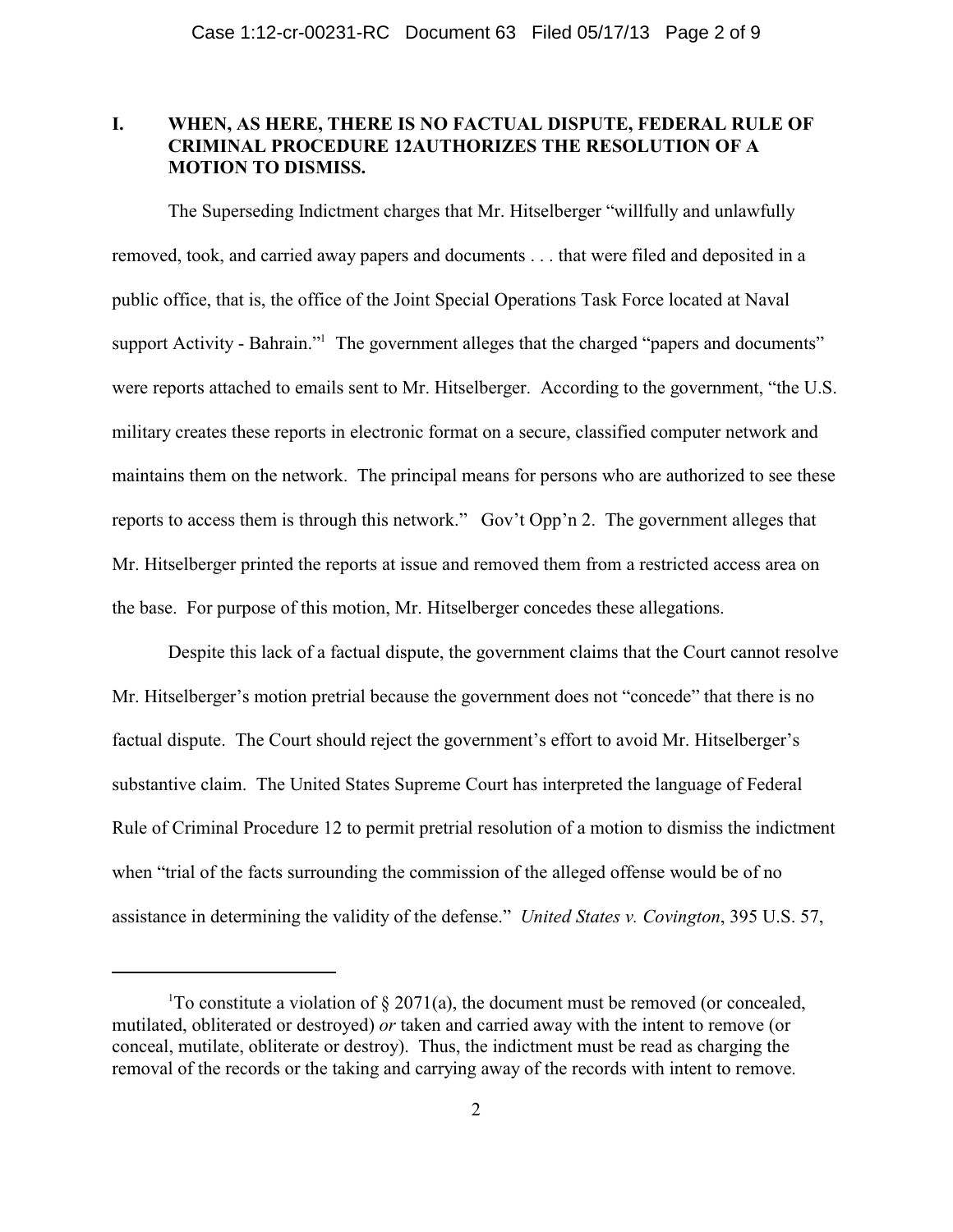#### Case 1:12-cr-00231-RC Document 63 Filed 05/17/13 Page 3 of 9

60 (1969); *see also United States v. Yakou*, 428 F.3d 241 (D.C. Cir. 2005) (recognizing that <sup>2</sup> "the existence of undisputed facts obviated the need for the district court to make factual determinations properly reserved for a jury"). In opposing Mr. Hitselberger's motion, the government quotes *Yakou* for the proposition that "[t]here is no federal criminal procedural mechanism that resembles a motion for summary judgment in the civil context." *Id.* at 247 (quoted in Gov't Opp'n 3). The government fails to note that the *Yakou* court followed that statement with: "Instead, Rule 12(b) of the Federal Rules of Criminal Procedure provides that '[a] party may raise by pretrial motion any defense, objection, or request that the court can determine without a trial of the general issue." *Id*. The court then affirmed the dismissal of an indictment based on a pretrial motion alleging insufficiency. *Id.* 251.

While the court in *Yakou* did not specifically address a situation in which the government objected to the district court's pretrial determination of a defendant's motion to dismiss, the court did not, as the government's argument suggests, hold that a motion to dismiss could be considered only when the government does not object. The issue is not whether or not the government objects, but whether or not there are disputed factual issues. Where there are no *factual* disputes and the defense concedes every factual allegation made by the government for purposes of the motion, the government should not be permitted to force a defendant (and the Court) to endure a trial under a statute that does not apply simply by refusing to "concede" that

<sup>&</sup>lt;sup>2</sup>Rule 12 has been amended several times since *Covington* was decided. As of 1969, the authorizing language of Rule 12 was found in subsection (b)(1), which read: "Any defense or objection which is capable of determination without the trial of the general issue may be raised before trial by motion." *See Covington*, 395 U.S. at 60. The Advisory Committee Notes to the 1974 and 2002 amendments make clear that the change in wording was stylistic only and no change in practice was intended.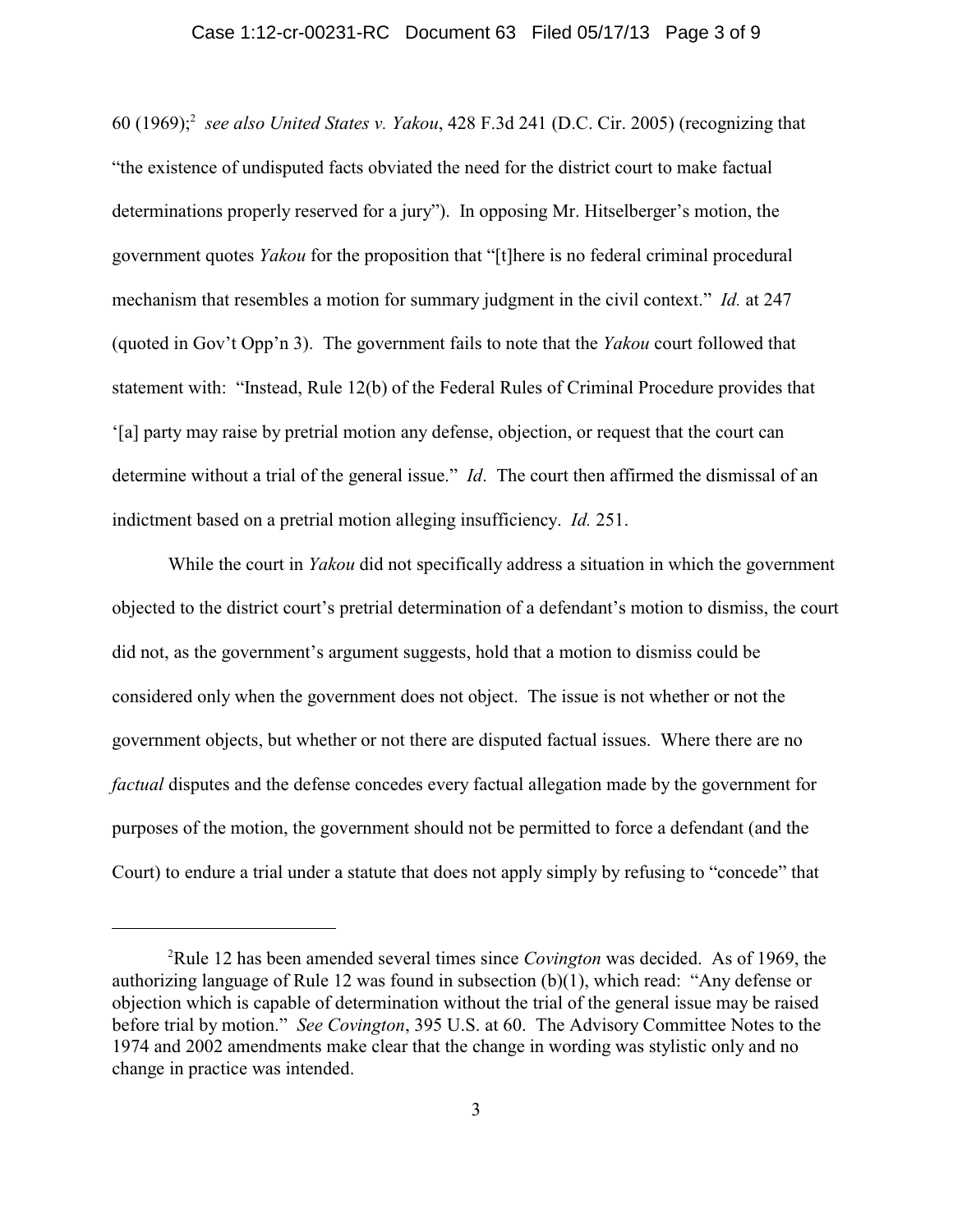#### Case 1:12-cr-00231-RC Document 63 Filed 05/17/13 Page 4 of 9

there is no factual dispute. *See United States v. Levin*, 973 F.2d 463 (6th Cir. 1992) (based on undisputed facts, affirming dismissal of all but 15 counts of 560 count indictment)*.*

In *Levin*, the district court granted pretrial dismissal of a criminal indictment, over the government's objection, where "the undisputed extrinsic evidence" showed that the defendants could not, as a matter of law, have formulated the necessary criminal intent. 973 F.2d at 469-70. In its colloquy with the government at the hearing on the defendant's motion, the district court observed: "[I]f this is your evidence, it would be a directed verdict at the end, and I don't know why I have to sit through two or three weeks while you put on what we know the evidence will be. There doesn't seem to be a dispute of the facts in this case. It's an unusual criminal case in that sense." *Id.* at 468 n.1. Echoing the district court's sentiments and relying, *inter alia*, on the Supreme Court's decision in *Covington*, the Sixth Circuit affirmed, noting that, because "the operative facts . . . were undisputed[, . . .] a two or three week trial of the substantive criminal charges would not have assisted the district court or this court in deciding the legal issues" raised by the defendant's pretrial motion to dismiss." *Id.* at 467; *see also United States v. Jones*, 542 F.2d 661, 665 (6th Cir. 1976) (upholding district court's pretrial dismissal of indictment because "[t]he facts surrounding the alleged offense were virtually undisputed and trial of the substantive charges would not substantially assist the Court in deciding the legal issue raised by the motion to dismiss the indictment").

In this district, courts routinely entertain pretrial motions to dismiss based on undisputed facts courts. *See, e.g.*, *United States v. Sunia*, 643 F. Supp. 2d 51 (D.D.C. 2009) (Walton, J.); *United States v. Naegele*, 367 B.R. 1 (D.D.C. 2007) (Friedman, J.); *United States v. Naegele*, 341

4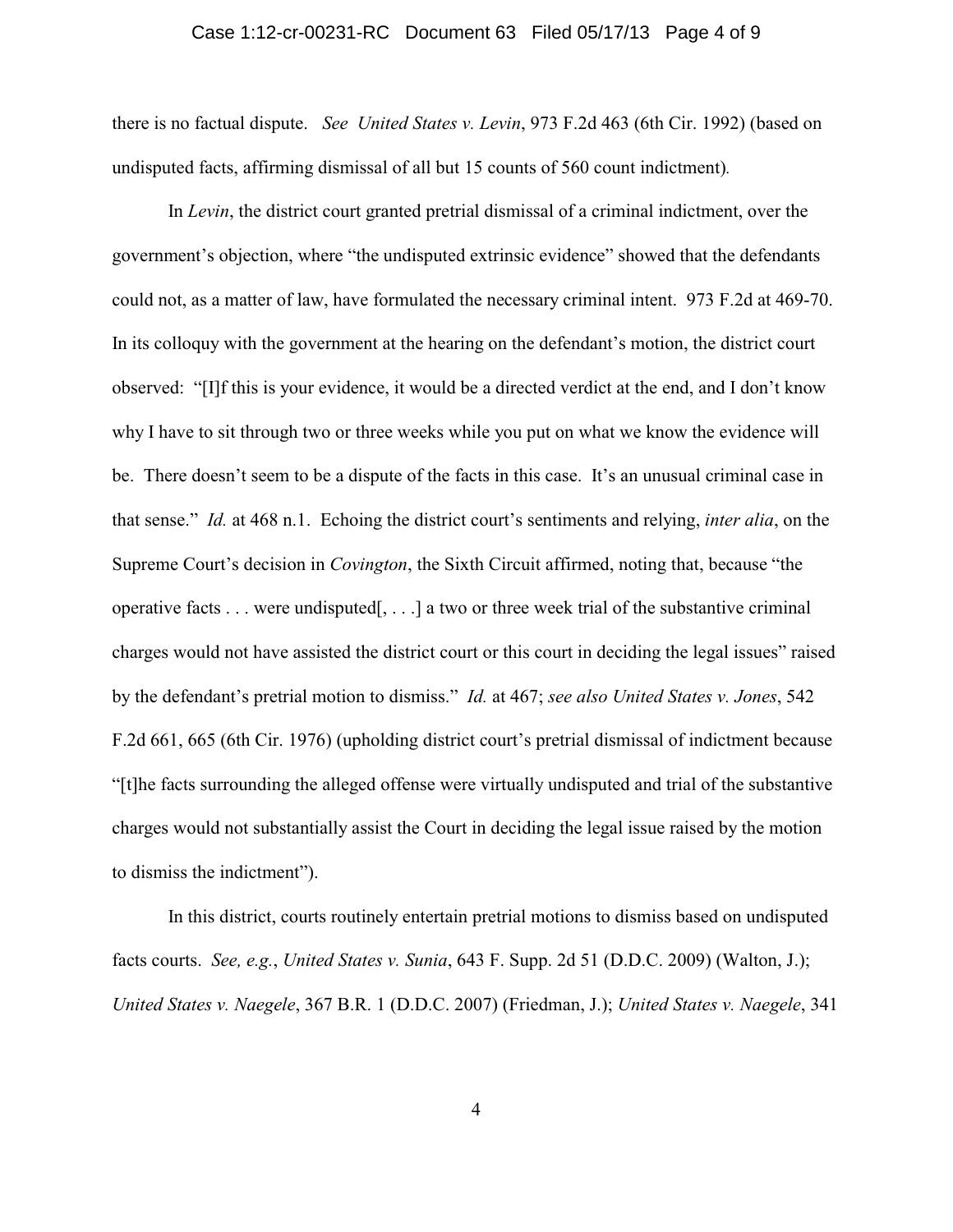B.R. 349 (D.D.C. 2006) (Friedman, J.); *United States v. Hsia*, 24 F. Supp. 2d 33 (D.D.C. 1998) (Friedman, J.) (reversed on other grounds).

 Here, there are no facts in dispute and thus no facts for a jury to find. The government does not proffer any fact to which Mr. Hitselberger is not willing to stipulate for the purposes of his motion.<sup>3</sup> The facts regarding the government's allegations are clear and the only issue raised for the Court to decide is whether those facts constitute a violation of § 2071. Therefore, consideration of Mr. Hitselberger's motion to dismiss is entirely appropriate. *See Covington*, 395 U.S. at 61 (when there is no "factual controversy," motion to dismiss appropriate before trial unless the government can "show[] a need for further factual inquiries"); *see also United States v. Smith*, 866 F.2d 1092, 1097 (9th Cir. 1989) (one of the purposes of Rule 12(b) is "conservation of judicial resources by facilitating the disposition of cases without trial").

In an attempt to manufacture a factual dispute, the government seizes on the defense's use of the word "copies" in its motion and implies that it intends to demonstrate that the printed reports were somehow "originals." To be clear, the government alleges that the documents were created electronically and does not (and will not) allege that Mr. Hitselberger destroyed the electronic version of the report or anyone's ability to access the report. The facts, as the government alleges them, are not in dispute. Whether a printed verison of an electronic report is a "copy" or an "original" is not a factual dispute for a jury to decide, but a question of semantics perhaps relevant to the legal issue of whether or not Mr. Hitselberger's conduct (as alleged by the

<sup>&</sup>lt;sup>3</sup>Courts generally favor stipulations, as they "are entered into in order to dispense with proof over matters not in issue, thereby promoting judicial economy at the convenience of the parties." *See United States v. Montgomery III*, 620 F.2d 753, 757 (10th Cir. 1980) (quoting 9 J. Wigmore, Evidence §§ 2588-2597 (3d ed. 1940)).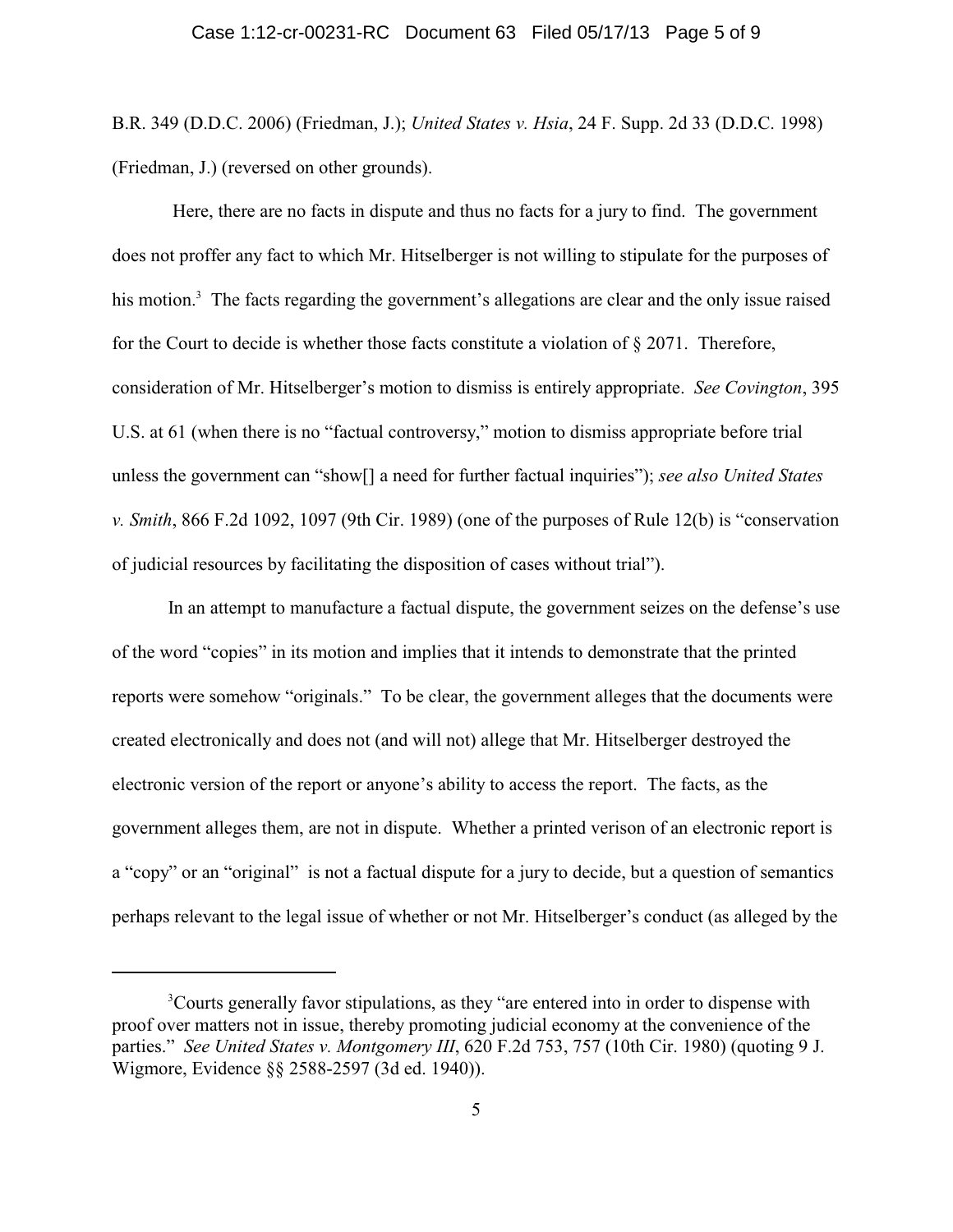government) constitutes a violation of § 2071. The dispute here is not a sufficiency of the evidence dispute -- Mr. Hitselberger does not claim that the government cannot prove its allegations. Rather the dispute is a legal question of whether the allegations constitute a violation of the charged offense.

### **II. THE CONDUCT ALLEGED BY THE GOVERNMENT DOES NOT CONSTITUTE A VIOLATION OF § 2071.**

In arguing that a violation of § 2071 can occur even when the original document is not removed, the government relies primarily on *United States v. Lang*, 364 F.3d 1210 (10th Cir. 2004). As set forth in the defense motion, this Court should not rely on *Lang* because it fails to consider the plain language of the statute, the history of the statute, and every other case to have considered the statute. The government emphasis that the Tenth Circuit in *Lang* is the "only court within a generation," Gov't Opp'n 1, to consider this issue, suggesting that great weight should be given this decision.<sup>4</sup> To the contrary, "[i]t is telling that in the long history of  $\S 2071$ , there does not appear to be a single reported case [other than *Lang*] in which the statute was successfully employed to prosecute conduct like that at issue in this case." *Lang*, 364 F.3d 1210, 1229 (Murphy, J., dissenting). The fact that the *Lang* decision stands alone does not support an argument that it is persuasive. Instead, the conclusion the Court should draw from this lack of authority is that the government's attempted use of § 2071 to reach Mr. Hitselberger's conduct is a unique and misguided effort to charge misdemeanor conduct as a felony violation. *Compare* §

The government also inaccurately claims that the Tenth Circuit is "the highest court <sup>4</sup> ever," Gov't Opp'n 1, to consider this issue. The Eighth Circuit also has considered the issue, finding that the statue does not criminalize a removal that "in no way interferes with the lawful use of the record or document in its proper place, and in no way injures or changes it . . . ." *Martin v. United States*, 168 F. 198, 204 (8th Cir. 1909).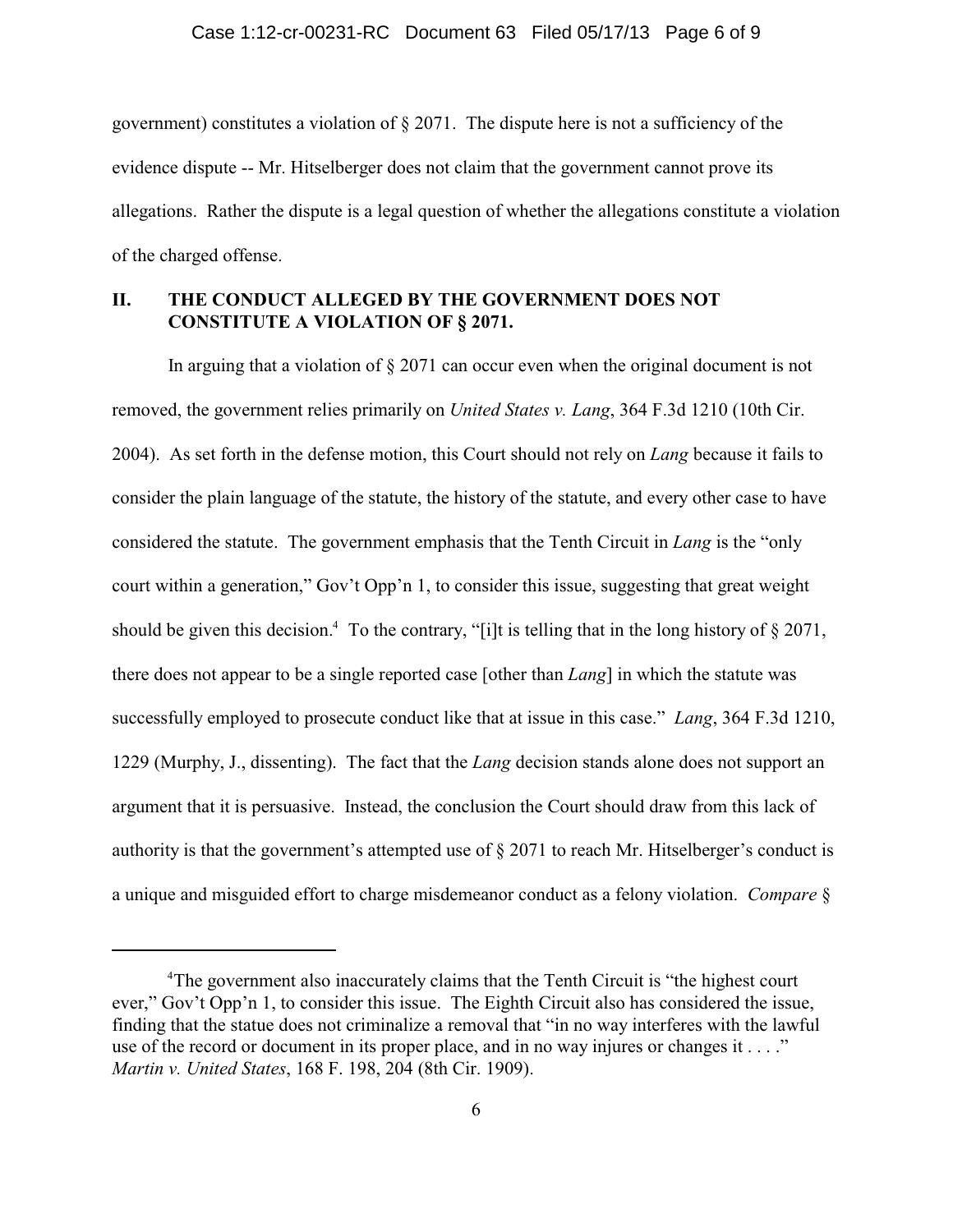#### Case 1:12-cr-00231-RC Document 63 Filed 05/17/13 Page 7 of 9

2071 *with* 18 U.S.C. § 1924 (unauthorized removal of materials containing classified information misdemeanor offense). The history of the statute and the weight of the authority interpreting it simply does not support such overreaching.

The government also suggests that the numerous cases supporting Mr. Hitselberger's position are not good authority because they date back late 1800 and early 1900 hundreds. *See*, *e.g.*, *McInerney v. United States*, 143 F. 729 (1st Cir. 1906); *Martin v. United States*, 168 F. 198 (8th Cir. 1909). The government ignores the fact that the statute was enacted in 1853, and these cases soundly assess the purpose of the statute.

Moreover, the Court need look no further than the plain language of the statute to determine its purpose. The government focuses on copy versus original, but the language of the statute requires the focus to be on whether the defendant's conduct deprived the government of use by "concealing, removing, utilizing, obliterating, or destroying." Section 2071 applies to an individual who "conceals, removes, mutilates, obliterates, or destroys, or attempts to do so, or, *with the intent to do so* takes and carries away any record . . ." Thus, the focus is not the taking and carrying away of information, but on the taking of a record from the public record by concealment, removal, mutilation, obliteration or destruction or with the intent to conceal, remove, mutilate, obliterate or destroy.

While the government suggests that *Lang* is well reasoned, *Lang* did not address the issues presented in Mr. Hitselberger's motion regarding the purpose of the statute and the distinction between § 2071 and theft statutes. Notably, the decision in *Lang* was split with a strong dissent that correctly found that "[t]he plain language of  $\S 2071(a)$ , verified within its historical context, demonstrates that it was intended to criminalize the obliteration, destruction,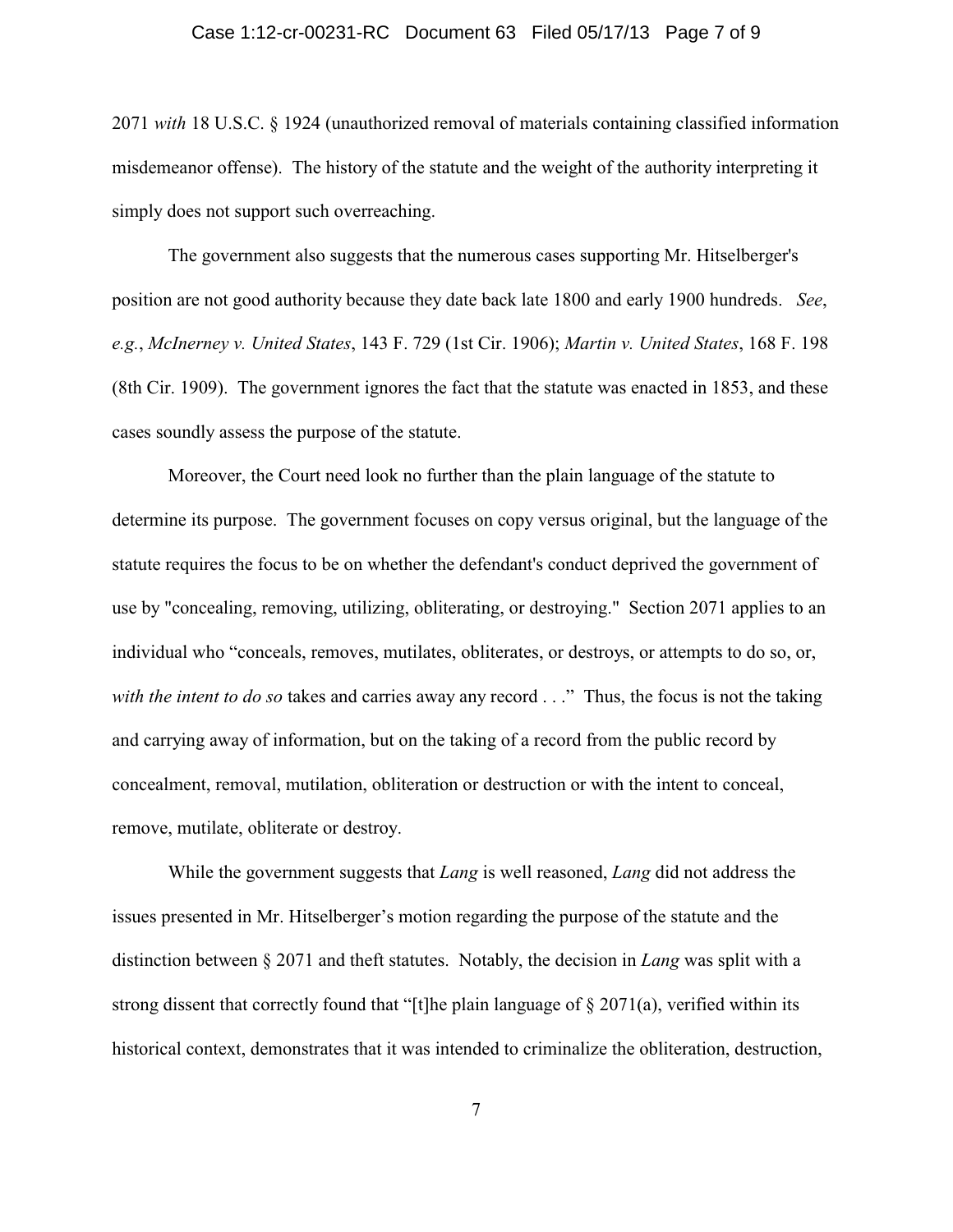#### Case 1:12-cr-00231-RC Document 63 Filed 05/17/13 Page 8 of 9

or theft of documents from the public record, rather than the disclosure of the information contained in those documents." *Lang*, 364 F.3d at 1224 (Murphy, J., dissenting). As Judge Murphy noted,  $\S 2071$  is one of six provisions in chapter 101 of title 18, that relate to either "(1) the concealment, removal, mutilation, or falsification of government records or reports, or (2) the failure by government officials to file reports as required by law." *Id.* at 1225. This "placement in chapter 101 with other provisions relating to the accuracy of the record of government affairs, [demonstrates] that § 2071 was designed for the narrow purpose of criminalizing the obliteration of information from the record of public affairs." *Id.*

As the dissent in *Lang* noted, even the government did not advocate the rule adopted by the *Lang* court that the removal of a photocopy is always a violation of § 2071. *Id.* at 1227. Instead, the government argued that the removal of a photocopy would constitute a violation only when the record's secrecy was the value of the record. The government hints at a similar argument here, suggesting that because the document was classified, the taking somehow fit within § 2071, because it "threatens" the government's use of the record. Gov't Opp'n 7. Section 2071 does not criminalize *all* conduct that threatens the government's use of its records. The government's argument would criminalize conduct that did not even require the copying of a record -- if a defendant memorized the content of a classified record and disclosed it, the same loss would occur to the government. As the dissent in *Lang* noted, courts have no authority to rewrite criminal statutes to suit the government, and this argument seeks to rewrite the statute to criminalize the disclosure of secret information. These facts are not within the plain language of § 2071. Rather, removal of classified information -- that does not obliterate information from the public record -- is criminalized under 18 U.S.C. § 1924 (prohibiting unauthorized removal of